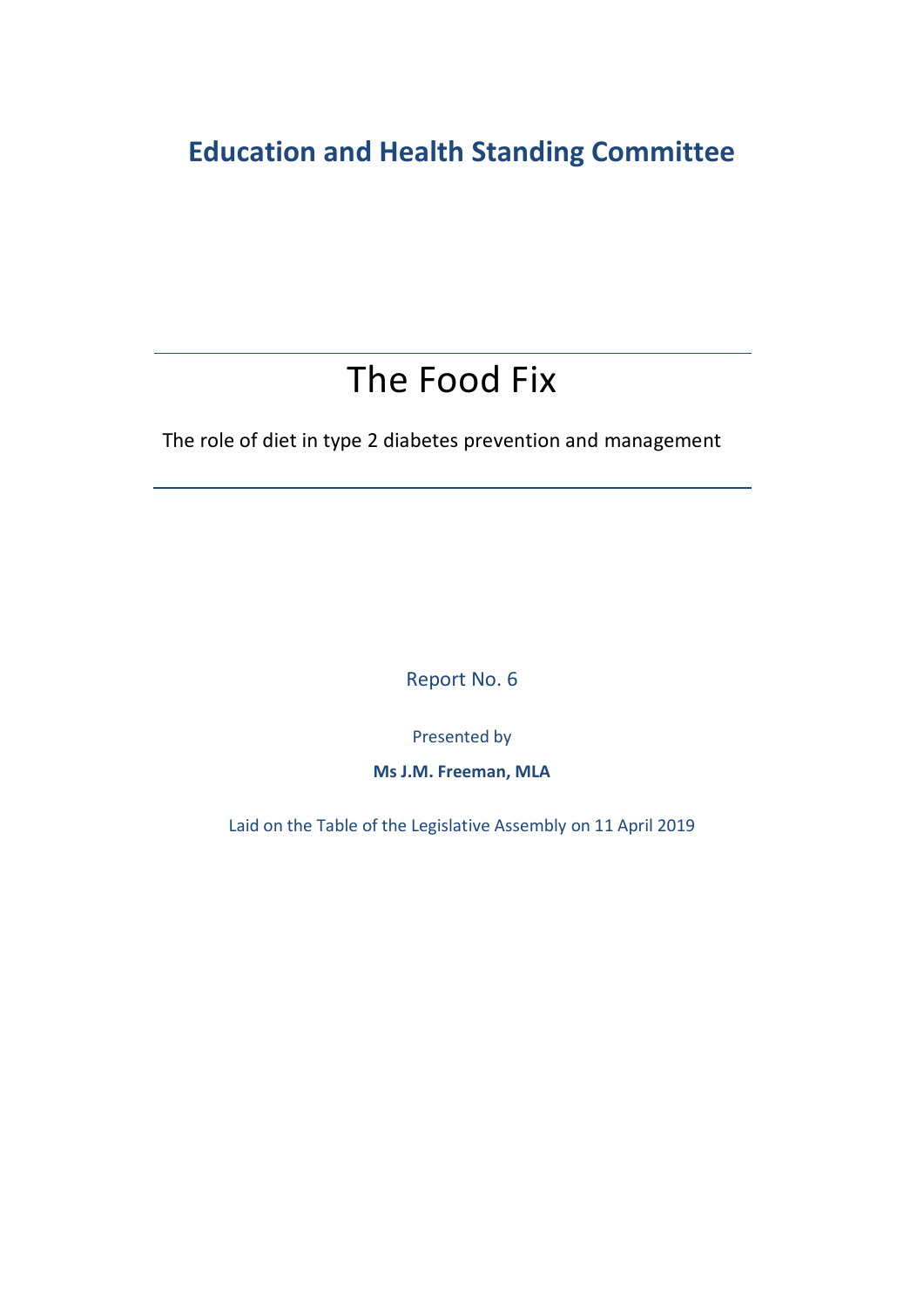## **Executive Summary**

YPE 2 diabetes is the fastest growing chronic condition in Australia, affecting around 1.1 million people. In Western Australia, more than 100,000 people have been diagnosed with the disease and thousands are suffering from it without a formal THE 2 diabetes is the fastest growing chronic condition in Australia, affecting around<br>1.1 million people. In Western Australia, more than 100,000 people have been<br>diagnosed with the disease and thousands are suffering fro – is spent on dealing with the consequences of type 2 diabetes. However, the Department of Health was unable to provide an accurate cost figure. There is also insufficient data to accurately identify how many West Australians are currently suffering with type 2 diabetes.

The complications of poorly managed diabetes, which include cardiovascular disease, kidney failure, limb amputation, erectile dysfunction and blindness, represent a significant cost to the public health system. This could be avoided if systemic, community-wide changes to type 2 diabetes management and prevention were implemented.

One of the key risk factors for developing type 2 diabetes is being overweight or obese. Studies conducted over the past decade have investigated the impact of weight loss on blood glucose levels, with many showing that dietary changes that result in 10 to 15 per cent weight loss can put type 2 diabetes into remission. This means the patient no longer requires medication and will avoid the prospect of hospitalisation from associated complications.

This inquiry considered whether dietary interventions to encourage weight loss would be a feasible approach for management of type 2 diabetes, as well as how best to encourage healthy eating habits to help prevent future cases of type 2 diabetes.

At present, the Department of Health refers people to the non-government diabetes support organisation Diabetes WA for advice on diet. But this inquiry has revealed that Diabetes WA's advice – to follow the Australian Dietary Guidelines – is at odds with the Department's view that the guidelines are not suitable for people with type 2 diabetes.

Healthcare professionals, particularly dietitians, are deeply divided on dietary recommendations for type 2 diabetes, and the Department of Health does not provide adequate direction. The United Kingdom's public health system is more open to advances in this area, supporting the exploration of alternatives to pharmacotherapy that may then form part of official guidelines and government programs.

The Committee looked to the example of the UK government and Diabetes UK in supporting a trial of a very low calorie diet to put type 2 diabetes into remission. The trial follows the discovery by Professor Roy Taylor (Newcastle University) that loss of fat from the liver and pancreas is the key to putting type 2 diabetes into remission. A fast way to do this is by using meal replacements. The Committee recommends that the State Government monitors the outcomes of a subsidised meal replacement program being offered through the UK National Health Service for patients at risk of type 2 diabetes.

A low carbohydrate diet has also been shown to put type 2 diabetes into remission, but this approach is not endorsed in Australia and health professionals have been sanctioned for recommending it to patients. However, the CSIRO has recommended a low carbohydrate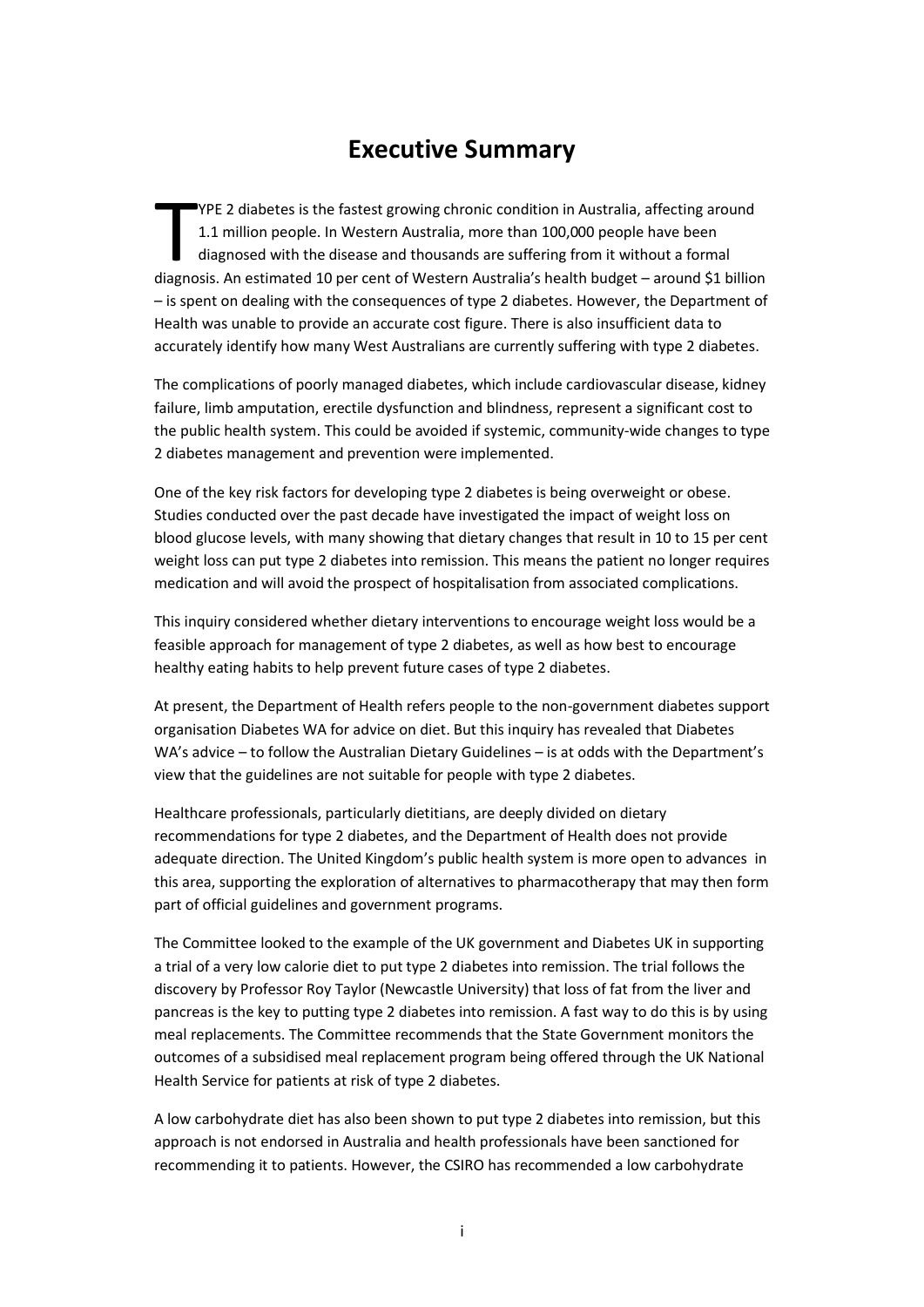diet. Some GPs and patients in WA have been guided by UK GP David Unwin, who has produced resources to assist patients, while others may have sought guidance from internet sources of variable quality. Dr Unwin's practice in England has saved its public health system thousands of pounds in diabetes drug prescriptions. The Committee recommends that the Department of Health investigate how a low carbohydrate program developed by the CSIRO can be made readily available to WA doctors as part of the treatment guidelines for people with pre-diabetes and type 2 diabetes.

Another effective method of weight loss which puts type 2 diabetes into remission is bariatric (weight loss) surgery. While this is considered an expensive option, studies show that the cost of the surgery is recouped in one to two years, based on savings to the public health system from not having to treat someone with type 2 diabetes. However, most surgery is performed in the private system, and those who may benefit the most are least able to afford it. The Committee recommends that a greater proportion of bariatric surgery procedures be performed in the public health system to ensure equity of access and high standards of care.

The inquiry also investigated the value of structured self-management education, which is the approach favoured by key diabetes organisations such as Diabetes WA. This approach is premised on giving people the information and skills to manage their diabetes better, but does not promote any particular diet. Again, this model was developed in the UK where studies have shown it to be effective. The programs are low cost and have the potential to deliver savings to the tertiary health sector, but at present access is not widespread.

There are regulatory measures the State could impose to assist people to eat more healthily, including removing junk food advertising from its assets, menu labelling and planning laws which make health and wellbeing a relevant consideration in fast food restaurant planning applications. In addition to this, people and food manufacturers can also be 'nudged' to behave better. People can be encouraged to make repeated marginal changes which can lead to wider changes in the food system, such as reformulation of products (to make them healthier) by food manufacturers.

Understanding the social and cultural factors that underlie unhealthy eating habits and attitudes to diabetes management is critical in tackling the disease. Factors such as a person's attitude to health services, view of nourishment, perception of a desirable body size, and cultural attitudes to food will determine the best approach. The international Cities Changing Diabetes program has developed tools for cities to identify those for whom clinical medicine is not working, to understand their needs and to understand how to reach them. Cities Changing Diabetes can assist city and health leaders to create their own action plan for tackling diabetes, but it has no presence in Australia. The Committee recommends that the State Government and local authorities use the tools or consider joining the program.

Another key factor in the success of prevention programs – particularly where a dietary change is being implemented – is regular professional support or coaching, but access to dietitians and diabetes educators is limited by the very fact that there has not yet been a type 2 diabetes diagnosis.